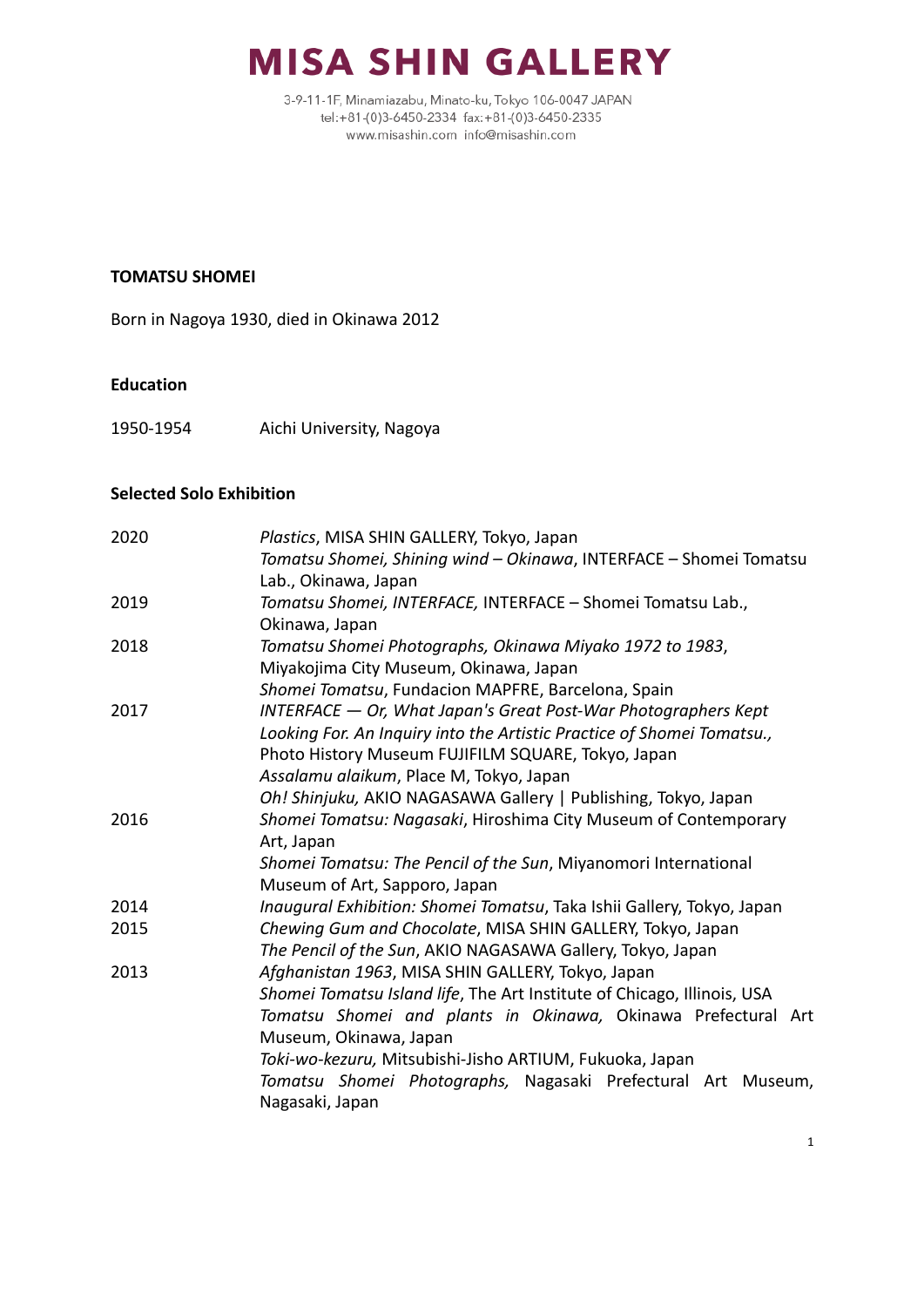|      | Nagasaki 11:02, Nagasaki Atomic Bomb Museum, Nagasaki, Japan            |
|------|-------------------------------------------------------------------------|
|      | Shomei Tomatsu The pencil of the Sun, Canon Gallery, Tokyo, Japan       |
| 2012 | Tomatsu Shomei Photographs, Tonami Art Museum, Toyama, Japan            |
| 2011 | Shinjuku Turmoil, MISA SHIN GALLERY, Tokyo, Japan                       |
|      | Tomatsu Shomei. Okinawa Photographs - Love Letter to the Sun,           |
|      | Okinawa Perfectual Museum & Art Museum, Naha, Japan                     |
|      | Shomei Tomatsu, Taka Ishii Gallery, Tokyo, Japan                        |
| 2010 | TOMATSU SHOMEI: PHOTOGRAPHS, Nagoya City Art Museum, Nagoya,            |
|      | Japan                                                                   |
| 2009 | Nagasaki 11:02, Nagasaki Atomic Bomb Museum, Nagasaki                   |
| 2007 | Tomatsu Shomei: Tokyo Mandala Tokyo Metropolitan Museum of              |
|      | Photography, Tokyo, Japan                                               |
| 2006 | Aichi Mandala: Tomatsu Shomei's Landscape Aichi Prefectural Museum      |
|      | of Art, Aichi, Japan                                                    |
| 2005 | Shomei Tomatsu: Skin of the Nation, San Francisco Museum of Modern Art, |
|      | California, USA                                                         |
|      | Shomei Tomatsu: Skin of the Nation, Corcoran Gallery of Art,            |
|      | Washington, D.C., USA                                                   |
| 2004 | Shomei Tomatsu: Skin of the Nation, Japan Society, New York, USA        |
| 2003 | Shomei Tomatsu: Three Decades in Color, National Museum of Modern       |
|      | Art, Kyoto, Japan                                                       |
| 2002 | Okinawa Mandala, Urasoe Art Museum, Okinawa                             |
| 2000 | Nagasaki Mandala, Nagasaki Prefectural Museum, Nagasaki, Japan          |
| 1999 | Traces: Fifty Years Of Tomatsu's work, Tokyo Metropolitan Museum of     |
|      | Photography, Tokyo, Japan                                               |
| 1998 | Shomei Tomatsu: Cherry Blossoms, Niitsu City Art Museum, Niigata,       |
|      | Japan                                                                   |
|      | Character P: The Final Abode, epSITE Gallery, Tokyo, Japan              |
| 1997 | Shomei Tomatsu, Mutsuzawa Town Hall, Chiba, Japan                       |
| 1996 | Nagasaki 11:02, Nagasaki Atomic Bomb Museum, Nagasaki                   |
|      | Interface, Ginza Nikon Salon, Tokyo; Osaka Nikon Salon                  |
|      | Interface: Shomei Tomatsu, National Film Center, National               |
|      | Museum of Modern Art, Tokyo, Japan                                      |
| 1995 | Shomei Tomatsu: The Light and Shadow of Postwar Japan, Naha Citizens    |
|      | Gallery and Taira Central Community Hall, Okinawa, Japan                |
|      | The Nagasaki Survivors, Trinity College, Vermont, USA                   |
| 1994 | Kyoto/Cherry Blossoms-The Original Image of The Japanese Nation,        |
|      | Konica Plaza, Tokyo, Japan                                              |
| 1993 | Shomei Tomatsu: New World Map + Golden Mushroom, Inax Gallery,          |
|      |                                                                         |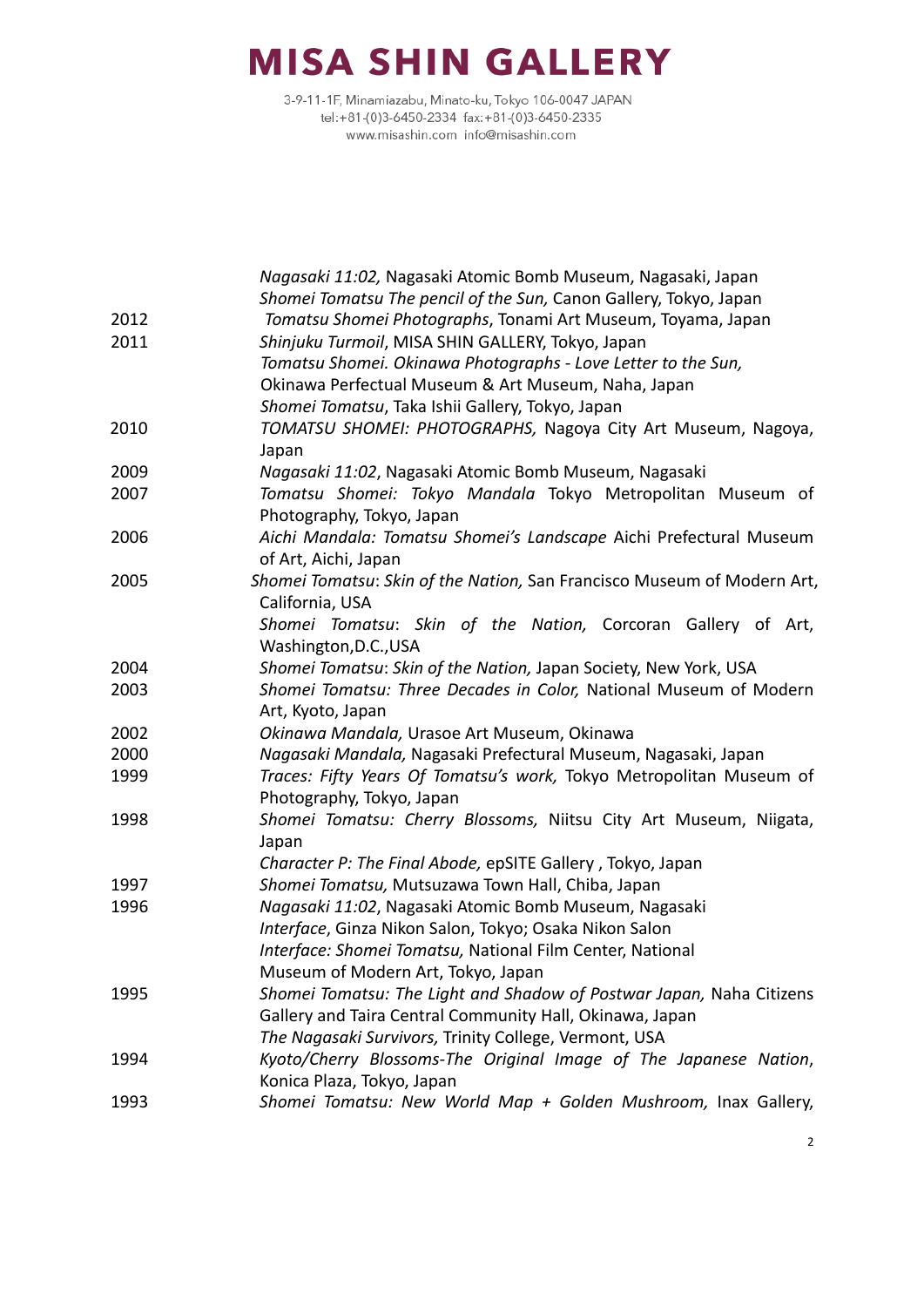3-9-11-1F, Minamiazabu, Minato-ku, Tokyo 106-0047 JAPAN tel:+81-(0)3-6450-2334 fax:+81-(0)3-6450-2335 www.misashin.com info@misashin.com

|      | Tokyo, Japan                                                                   |
|------|--------------------------------------------------------------------------------|
| 1992 | Southern Island Journal- The Ryukyu Archipelago, Konica Plaza, Tokyo,<br>Japan |
|      | Shomei Tomatsu Photographs, Gallery Emon, Nagoya, Japan                        |
|      | Sakura+Plastics, Metropolitan Museum of Art, New York, USA                     |
| 1991 | Shomei Tomatsu: Weathering Time. Maikata Citizen Gallery, Osaka,               |
|      | Japan                                                                          |
| 1990 | Shomei Tomatsu, Perspektief Centrum Voor Fotografie, Rotterdam,<br>Holland     |
|      | Cherry, Cherry, Cherry, Umeda Loft, Osaka, Japan                               |
|      | Yamagataya Cultural Hall, Kagoshima, Japan                                     |
| 1989 | Plastics, Parco Galleries, Tokyo Sapporo, and Osaka                            |
| 1988 | The Colors Blossom, Scatter, and Fall, Polaroid Gallery, Tokyo; Picture        |
|      | Photo Space, Osaka, Japan                                                      |
|      | Shomei Tomatsu: Japanese Landscapes, Toyonaka Central Public Hall,             |
|      | Osaka, Japan                                                                   |
| 1986 | Shomei Tomatsu: Nagasaki, Liberty Osaka, Osaka, Japan                          |
| 1984 | Shomei Tomatsu: Japan, 1952-1981, Fotogalarie im Forum Stadtpark,              |
|      | Graz, Austria; Traklhaus, Salzburg; MuseumModerner Kunst, Vienna,              |
|      | Austria; Kornerpark Galarie, Berlin, Germany; Fotofourum, Bremen,              |
|      | Germany; StadtischeGalarie, Erlangen, Germany; Museet for Fotokunst,           |
|      | Odense, Denmark                                                                |
| 1981 | What Now!! Japan through the Eyes of Shomei Tomatsu,                           |
|      | Yatsushiro Municipal Parking Garage Hall, Kumamoto, and twenty -nine           |
|      | other Japanese venues                                                          |
| 1978 | The Pencil of the Sun, Nihon Seimei Hall, Nagoya, Japan                        |
| 1964 | Kingdom of Mud, Fuji Photo Salon, Tokyo, Japan                                 |
| 1962 | 11:02 Nagasaki, Fuji Photo Salon, Tokyo, Japan                                 |
| 1959 | People, Fuji Photo Salon, Tokyo, Japan                                         |

### **Selected Group Exhibition**

2020 *The Gaze of Things: Japanese Photography in the Context of Provoke*, Circulo de Bellas Artes, Madrid, Spain; Bombas Gens Centre d'Art, Valencia, Spain 2018 *1968: Art in the Turbulent Age,* Chiba City Museum of Art, Chiba, Japan, *Japan Modern: Photography from the Gloria Katz and Willard Huyck Collection,* Freer | Sackler, Washington, USA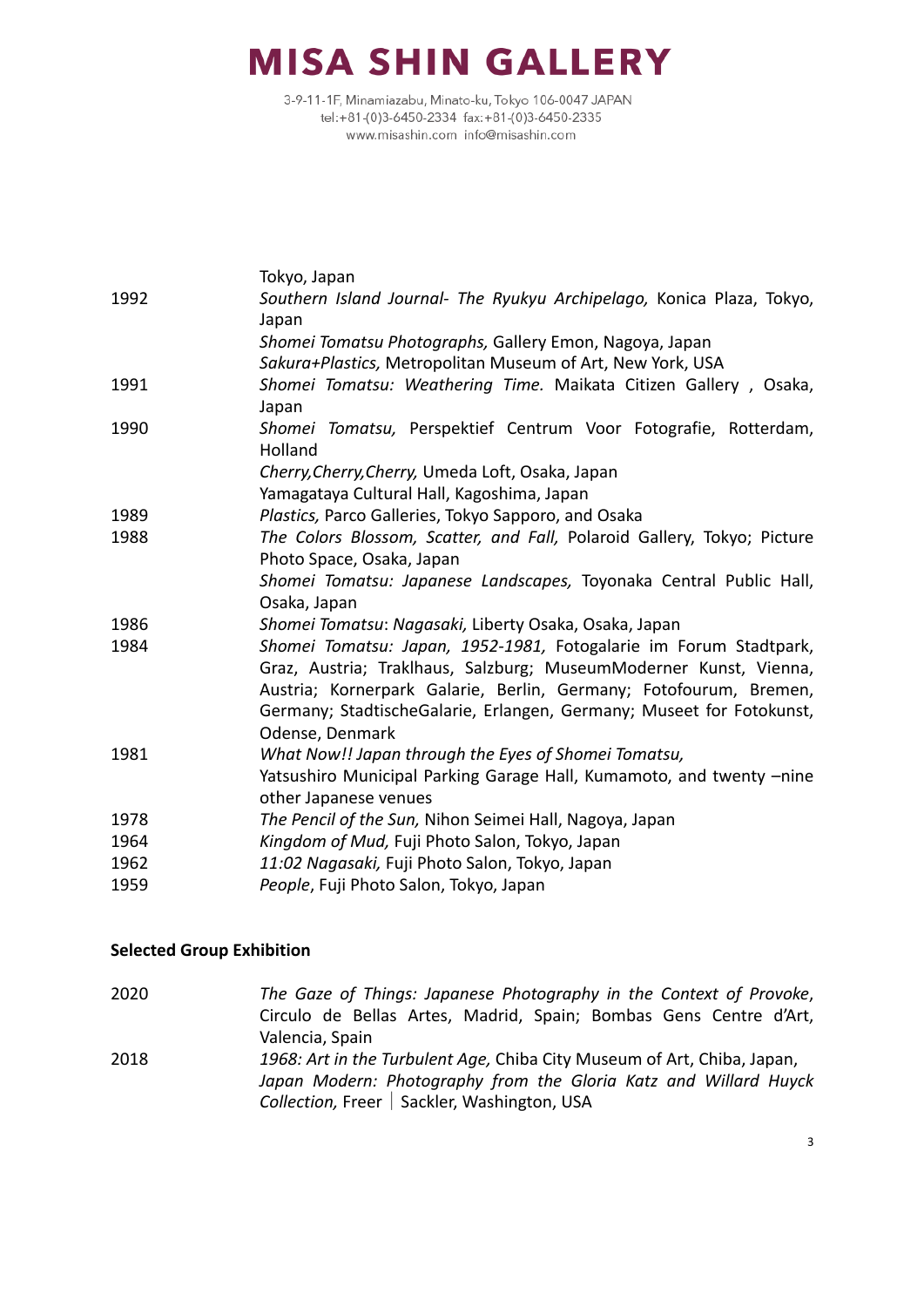|      | a Handful of Dust from the Cosmic to the Domestic, California Museum of<br>Photography, California, USA   |
|------|-----------------------------------------------------------------------------------------------------------|
|      | The Origins Japanese Contemporary Photography, Goeun Museum of                                            |
|      | Photography, Busan, Korea                                                                                 |
|      | Kiyosato Museum of Photographic Arts "Basically. Forever. - 2018-", Tokyo                                 |
|      | Photographic Art Museum, Tokyo, Japan                                                                     |
|      | MÉMOIRE ET LUMIÈRE: PHOTOGRAPHIE JAPONAISE, 1950-2000, Maison                                             |
|      | européenne de la photographie, Paris                                                                      |
|      | Shashin: are-bure-boke, Michael Hoppen Gallery, London, UK                                                |
|      | Photo London 2018, Somerset House, London, UK                                                             |
| 2017 | 20 Year Anniversary TOP Collection: Tokyo Tokyo and TOKYO,                                                |
|      | Tokyo Photographic Art Museum, Tokyo, Japan                                                               |
| 2016 | PROVOKE BETWEEN PROTEST AND PERFORMANCE PHOTOGRAPHY IN                                                    |
|      | JAPAN 1960-1975, Albertina, Vienna, Austria; Fotomuseum Winterthur,<br>Switzerland; Le Bal, Paris, France |
|      | The Pencil of the Sun: New Edition Photographs + Reflection exhibition,                                   |
|      | Naha Shimin Gallery, Okinawa, Japan                                                                       |
|      | The Pencil of the Sun: New Edition Photographs + Reflection - IHA Linda,                                  |
|      | Naoko Kitaue, Hazuki Toguchi, Canon open gallery 1, 2, Tokyo, Japan                                       |
|      | Japanese Photography from Postwar to Now, San Francisco Museum of                                         |
|      | Modern Art, San Francisco, USA                                                                            |
| 2015 | For a New World to Come: Experiments in Japanese Art and                                                  |
|      | Photography, 1968-1979, The Museum of Fine Arts, Texas, USA;                                              |
|      | Grey Art Gallery, New York University, New York, USA; Japan                                               |
|      | Society Gallery, New York, USA                                                                            |
|      | The 70 <sup>th</sup> Anniversary of the Atomic Bombings on Hiroshima and                                  |
|      | Nagasaki: War and Peace, Hiroshima Prefectural Museum and                                                 |
|      | Nagasaki Prefectural Art Museum, Japan                                                                    |
|      | Collection Exhibition 2015-16, National Museum of Modern Art                                              |
|      | Kyoto, Japan                                                                                              |
|      | Conflict, Time, Photography, Staatliche Kunstsammlungen                                                   |
|      | Dresden, Dresden, Germany; Museum Folkwang, Essen,                                                        |
|      | Germany                                                                                                   |
|      | Aichi Notes – Clay, Ceramics, Landscape and Memory, Aichi                                                 |
|      | Prefectural Ceramic Museum, Aichi, Japan                                                                  |
|      | Paris Salon de la Photo 2015, the Parc des Expositions in Porte de<br>Versailles, Paris, France           |
|      | Collection Exhibition, Aichi Prefectual Museum of Art, Aichi, Japan                                       |
|      | For a New World to Come: Experiments in Japanese Art and Photography,                                     |
|      |                                                                                                           |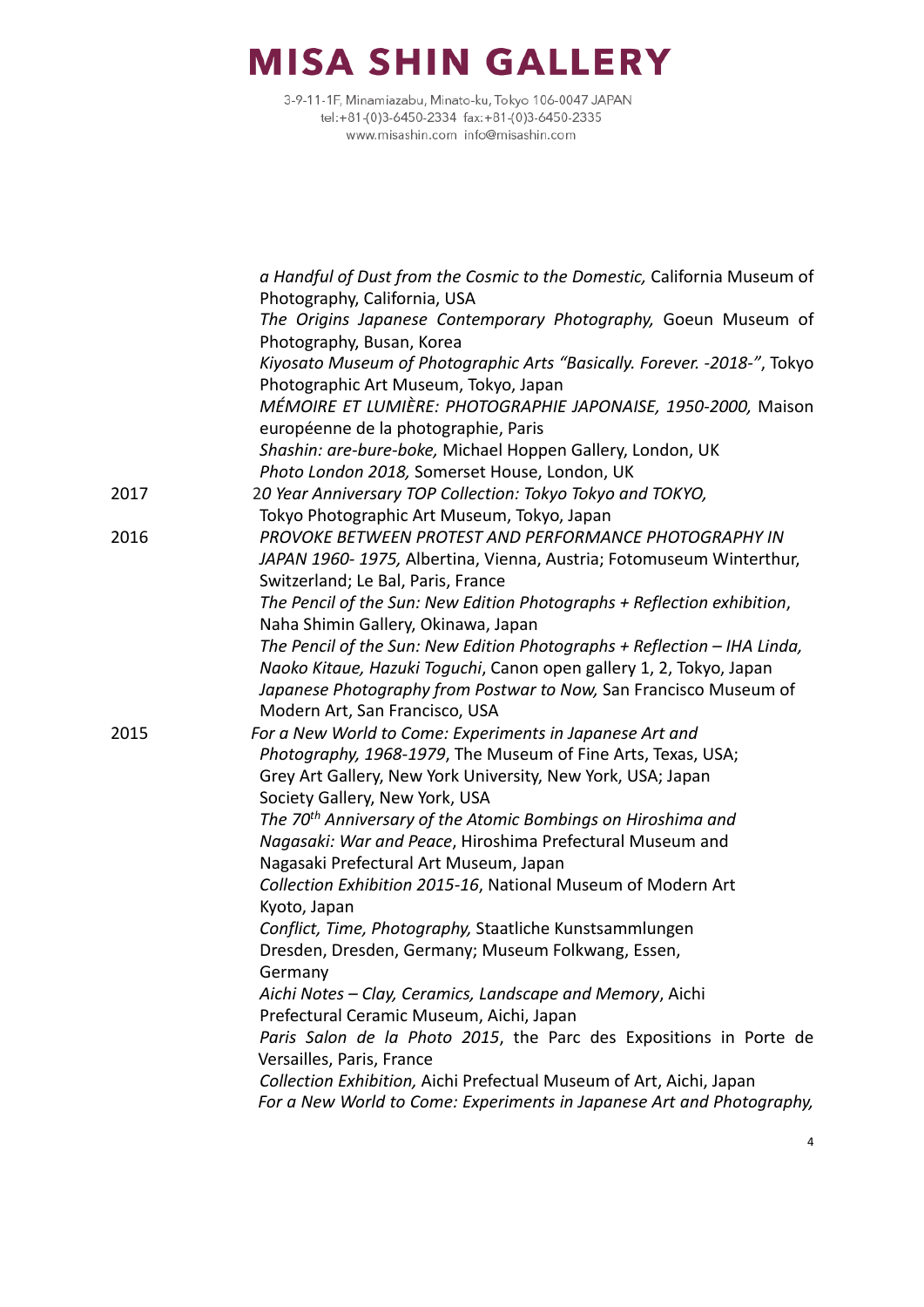|         | 1968-1979, The Museum of Fine Arts, Houston, USA                       |
|---------|------------------------------------------------------------------------|
| 2014    | Conflict, Time, Photography, Tate Modern, London, UK                   |
|         | The Provoke Era: Japanese Photography from the Collection of           |
|         | SFMOMA, Crocker Art Museum, California, USA                            |
| 2013    | 1968 -Japanese Photography, Tokyo Metropolitan<br>Museum<br>of         |
|         | Photography, Tokyo, Japan                                              |
|         | Memories of the Town: Yokosuka via photography and art,                |
|         | Yokosuka Museum of Art, Kanagawa, Japan                                |
| 2012    | Tokyo 1955-1970: A New Avant-Garde, The Museum of Modern Art, New      |
|         | York, USA                                                              |
|         | Everything Was Moving: Photography from the 60s and 70s, Barbican Art  |
|         | Gallery, London, UK                                                    |
|         | Busan Biennale 2012 – Garden of Leaning $-$ , The Busan Biennale 2012, |
|         | Busan, Korea                                                           |
| 2011    | Breaking News - Fukushima and the consequences $-$ , KW Institute for  |
|         | Contemporary Art, Berlin, German                                       |
|         | Documented, Doubted, and Imagined Realities:<br>Contemporary           |
|         | Photography from Japan and Taiwan, Yi&C Contemporary Art, Taipei       |
| 2008-09 | Ryukyu, Okinawa Two People Exhibition Higa Yasuo Ritual of Ryukyu:     |
|         | Tomatsu Shomei Chewing Gum and Chocolate, Canon Gallery S, Tokyo;      |
|         | Urasoe Art Museum, Okinawa, Japan                                      |
| 2003    | Japan 1945-1975: A photographic Renewal, Patrimonie Photographique,    |
|         | Paris, France                                                          |
|         | The History of Japanese Photography, Museum Fine Arts, Houston         |
|         | Cleveland Museum of Art, Cleveland, USA                                |
| 2000    | How You Look at it: Photographs of the Twentieth Century, Sprengel     |
|         | Museum, Hannover, Germany                                              |
| 1999    | Memories of Twentieth-Century Japan: Ten Photographers' Visions, Tokyo |
|         | Metropolitan Museum of Photography, Tokyo, Japan                       |
| 1995    | After Hiroshima: The Message from Contemporary Art, Hiroshima City     |
|         | Museum of Contemporary Art, Hiroshima, Japan                           |
|         | The History of Contemporary Photography: The Documenting and           |
|         | Creative Eye, Mitsukoshi, Tokyo; Nabio Art Museum, Osaka, Japan        |
|         | The Half-Life of Awareness: Photographs of Hiroshima and Nagasaki,     |
|         | Tokyo Metropolitan Museum of Photography, Tokyo, Japan                 |
| 1994    | Japanese Art after 1945: Scream Against the Sky, Yokohama Museum of    |
|         | Art, Kanagawa; Guggenheim Museum Soho, New York; San Francisco         |
|         | Museum of Modern Art, San Francisco, USA                               |
|         | Neo-DaDa Exhibition, Fukuoka City Art Museum, Fukuoka, Japan           |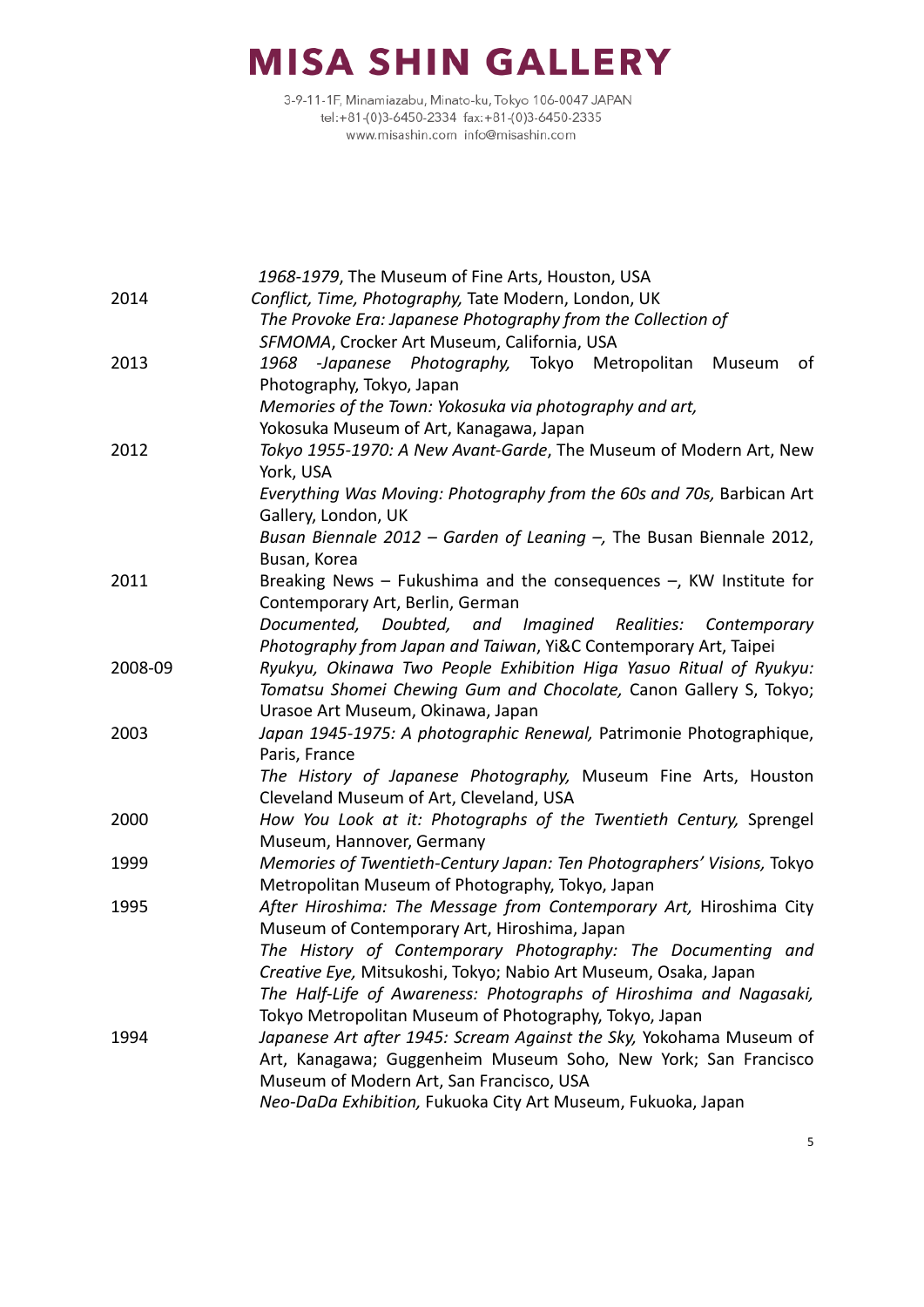| 1993 | Modern Japanese Art, National Museum of Modern Art, Tokyo, Japan<br>Photographs from the Real World, Lillehammer Bys Malerisamlung,<br>Kunstforening Museum,<br>Norway;<br>Bergen<br>Norway; Copenhagen                                                                                                                |
|------|------------------------------------------------------------------------------------------------------------------------------------------------------------------------------------------------------------------------------------------------------------------------------------------------------------------------|
| 1992 | Photography Museum, Copenhagen, Denmark<br>More Than One Photography, Museum of Modern Art, New York, USA                                                                                                                                                                                                              |
|      | The Toppan Collection, International Center of Photography, New York,                                                                                                                                                                                                                                                  |
| 1991 | <b>USA</b>                                                                                                                                                                                                                                                                                                             |
|      | Innovation in Japanese Photography in the 1960s, Tokyo Metropolitan<br>Museum of Photography, Tokyo, Japan                                                                                                                                                                                                             |
|      | The Past and Present of Photography, National Museum of Modern Art,                                                                                                                                                                                                                                                    |
| 1990 | Tokyo; National Museum of Modern Art, Kyoto                                                                                                                                                                                                                                                                            |
|      | Photographs of the 1940s and 1950s, Metropolitan Museum of Art, New                                                                                                                                                                                                                                                    |
|      | York, USA                                                                                                                                                                                                                                                                                                              |
| 1989 | Eleven Photographers in Japan 1965-75: Has Japanese Photography Been<br>Changed? Yamaguchi Prefectural Museum of Art photography Until Now,<br>Museum of Modern Art, New York, USA; Cleveland Museum of Art,                                                                                                           |
|      | Cleveland, USA                                                                                                                                                                                                                                                                                                         |
|      | 150 Years of Photography, Konica Plaza, Tokyo, Japan                                                                                                                                                                                                                                                                   |
|      | Japanese Photography, Museum Voor Fotographie, Chaleroi, Belgium                                                                                                                                                                                                                                                       |
| 1986 | Avant-Garde Art, Japan: 1910-1970, Centre Georges Pompidou, Paris,<br>France                                                                                                                                                                                                                                           |
| 1985 | Paris, New York, Tokyo, Tsukuba Photography Museum, Miyagi<br>Prefectural Art Museum, Miyagi, Japan                                                                                                                                                                                                                    |
|      | The incredible Image: Photographs of War, 1846 to the Present, Grey Art<br>Gallery and Study Center, New York University, New York, USA; Institute<br>for the Arts, Rice Museum, Houston, Texas, USA; Corcoran Gallery of Art,<br>Washington, D.C., USA                                                                |
|      | Black Sun: The Eyes of Four, Museum of Modern Art, Oxford, UK;<br>Serpentine Gallery, London, UK; Philadelphia Museum of Art, USA;<br>University of Iowa Museum of Art, Iowa City, USA; Japan House Gallery,<br>New York, USA; Museum of Contemporary Art, Los Angeles, USA;<br>Baltimore Museum of Art, Maryland, USA |
| 1982 | Twentieth-Century Photography from the New York Museum of Modern<br>Art, Seibu Art Museum, Tokyo, Japan                                                                                                                                                                                                                |
| 1979 | Japan: A Self- Portrait, International Center of Photography, New York,<br>Japan                                                                                                                                                                                                                                       |
| 1976 | New Photography from Japan, Kulturhausder Stadt, Graz, Austria                                                                                                                                                                                                                                                         |
| 1975 | The History of Modern Japanese Photography, Seibu Art Museum, Tokyo,<br>Japan                                                                                                                                                                                                                                          |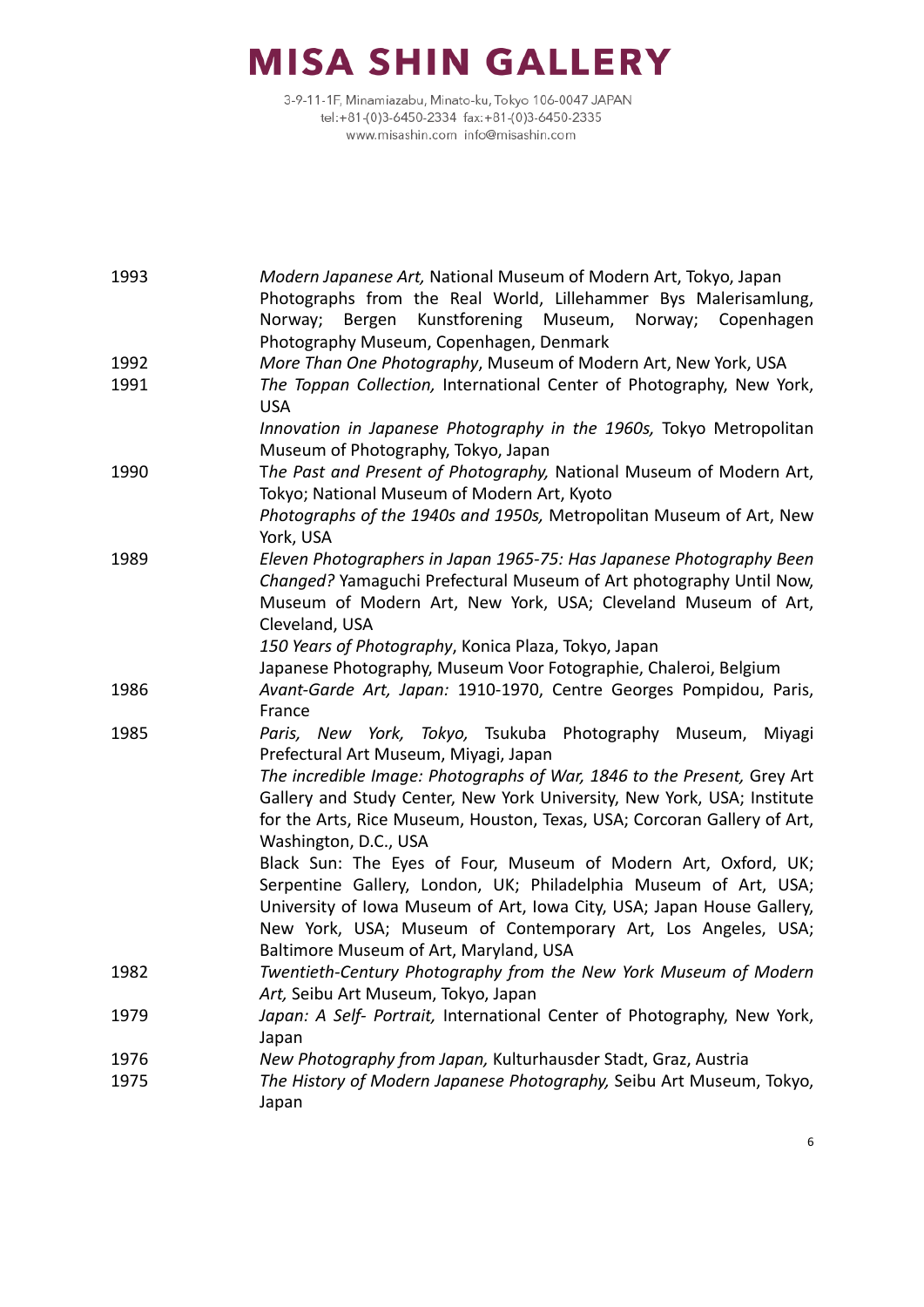3-9-11-1F, Minamiazabu, Minato-ku, Tokyo 106-0047 JAPAN tel:+81-(0)3-6450-2334 fax:+81-(0)3-6450-2335 www.misashin.com info@misashin.com

1974 *New Japanese Photography,* Museum of Modern Art, New York, USA; Denver Art Museum, Colorado, USA; Saint Louise Art Museum, Missouri, USA; Minneapolis Institute of the Arts, Minneapolis, USA; Winnipeg Art Gallery, Manitoba, Canada; Krannert Art Museum, University of Illinois at Urbana- Champaign, Illinois, USA; San Francisco Museum of Modern Art, San Francisco, USA; Seattle Art Museum, Washington, USA; Portland Art Museum, Oregon, USA 1963 *Contemporary Photography Exhibition 1961-62,* National Museum of Modern Art, Tokyo, Japan 1962 *Non,* Matsuya, Tokyo, Japan 1957,'58,'59 *Eyes of Ten, Konishiroku Photo Gallery,* Tokyo, Japan 1956 *Five Photojournalists,* Matsushima Gallery Tokyo, Japan

### **Bibliography**

*The Pencil of the Sun: New Edition,* Tokyo: Akaaka Art Publishing Inc., 2015 *Chewing Gum and Chocolate: Photographs and texts by Shomei Tomatsu.* Leo Rubinfien and John Junkerman, New York: Aperture, 2014. *Tokyo Mandala: The World of Shomei Tomatsu*. Tokyo: Tokyo Metropolitan Museum of Photography, 2007. *Aichi Mandala: The Early works of Shomei Tomatsu*. Aichi Prefectural Museum of Art and Chunichi Shinbun, 2006. *Nagasaki mandara: Tomatsu Shomei no me 1961-.* Nagasaki: Nagasaki Shinbunsha, 2005. *Shomei Tomatsu: skin of the nation.* Leo Rubinfen, Sandra S. Phillips, John W Dower, Preface by Daido Moriyama. San Francisco Museum of Art / Yale University Press, 2004. *Shomei Tomatsu (Phaidon Tomatsu 55s)* Ian Jeffereys. London and New York: Phaidon Press, 2011 *Tomastu Shomei:Nagasaki Mandara,* Nagasaki: Nagasaki Prefectrural Museum, 2000. *Tomatsu Shomei 1951-* 60. Tokyo: Sakuhinsha, 2000. *Traces: 50 years of Tomatsu's works*, Tokyo: Tokyo Metropolitan Museum of Photography, Tokyo Metropolitan Foundation for History and Culture,1999. *Tomatsu Shomei.* Nihon no Shashinka 30. Tokyo: Iwanami Shoten, 1999. *Ueno Koshi, Shashinka:* Tomatsu Shomei (Shomei Tomatsu, Photographer).

*Tokyo:* Seidosha, 1999.

*Visions of Japan: Tomatsu Shomei.* Kyoto: Korinsha, 1998.